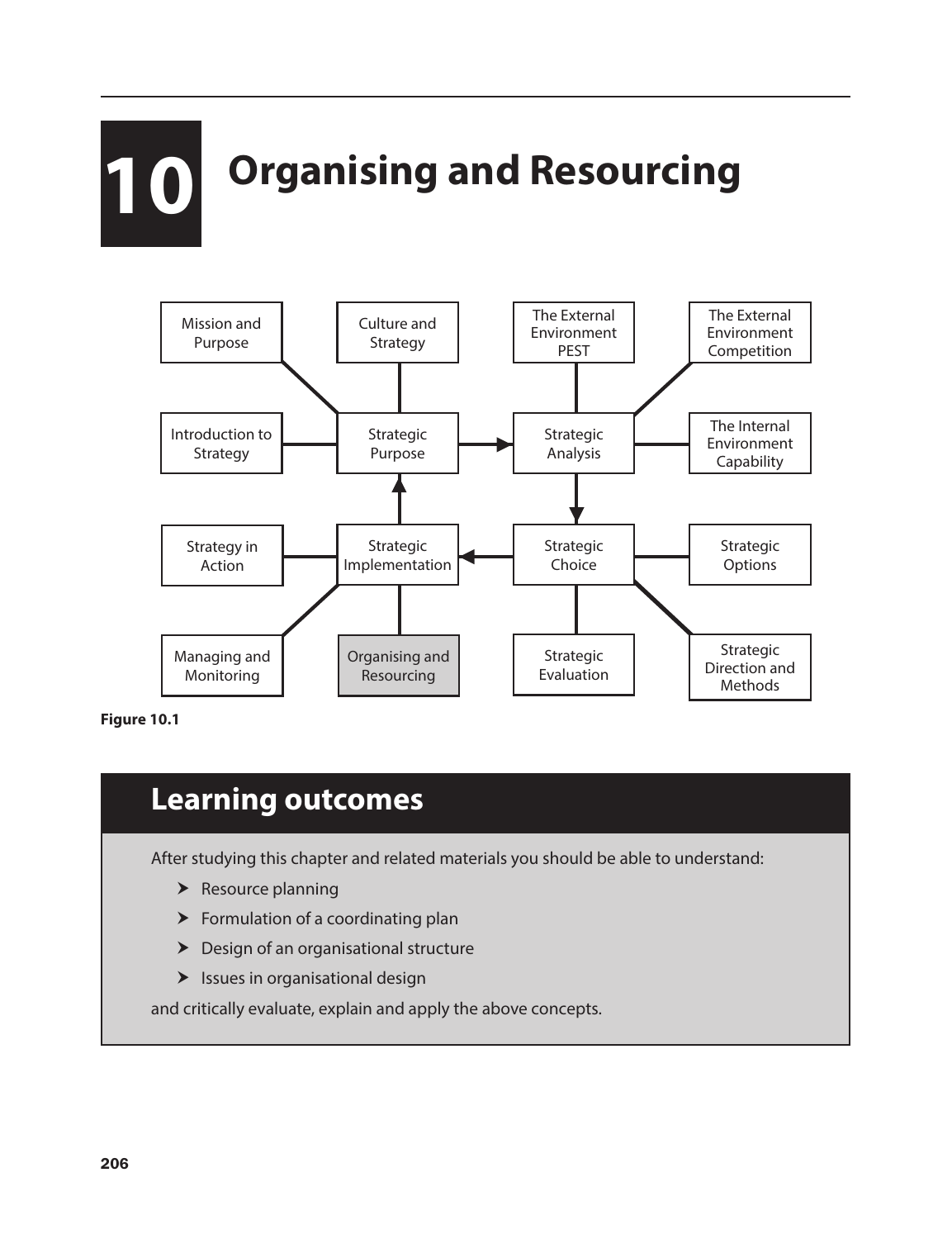## **Introduction**

This book has previously addressed the issues that enable an entity to make a reasoned choice of a strategy that is appropriate to its mission. In this chapter, issues of how to put a strategy into practice are covered and two important aspects of strategic implementation are addressed. The first is resource planning, where emphasis is on identification of the resources needed to support a strategy, issues of resource fit, and the formulation of a co-ordinating plan. The second aspect of strategic implementation involves designing an organisational structure that can best support a particular strategy. This in turn prompts a discussion of structural types, structural elements and issues in organisational design.

The following case study on organising and resourcing for the London and Rio Olympics illustrates some of these issues. Crucial matters for implementing the strategy for the London Games included choosing an organisational structure for the games, questions of funding and the co-ordination and logistics challenges posed in delivering such a highly complex project. For Rio a key challenge has been meeting deadlines for construction projects.

## **Case Study 10: The London and Rio Olympics**

In 2005 the Games of the XXXth Olympiad for 2012 were officially awarded to London against strong competition from Madrid, Moscow, New York and Paris. The main site of the Games and the Olympic village is situated in Stratford in East London and the Games promised substantial regeneration benefits to a previously run-down area of London, as well as the promise of a lasting legacy.

Each of the bidders had to submit a strategy in the form of a candidate file covering the following aspects:

- Olympic Games concept and legacy
- Political and economic structure
- Legal
- Customs
- Environment and meteorology
- Sports and venues
- Paralympic Games
- Olympic Village
- Medical services
- Security
- Accommodation
- **Transport**
- **Technology**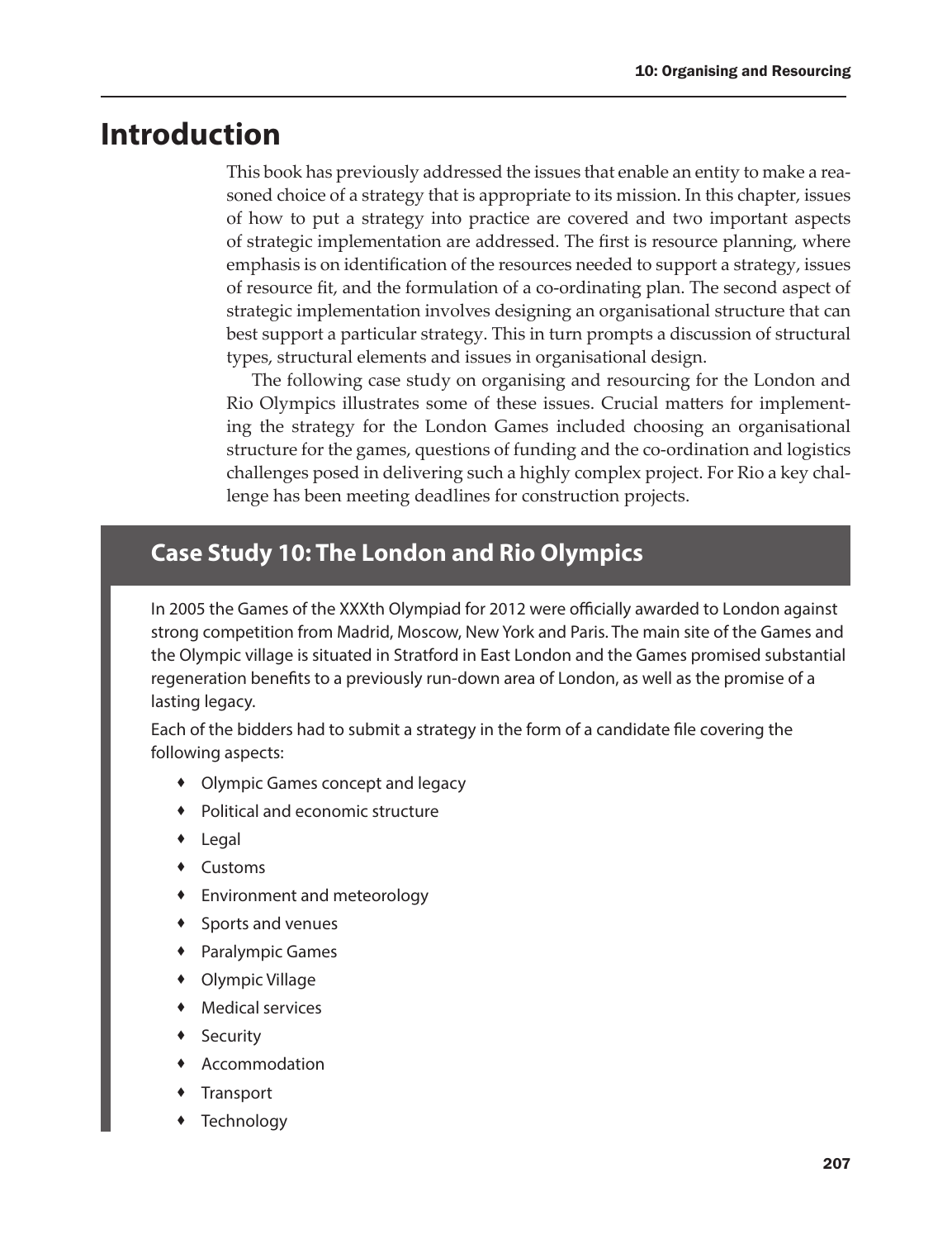- Media operations
- Olympism and culture

#### **Organisation**

Execution of the Games project was a highly complex task and the main organisational structure was divided into two key organisations:

- The London 2012 Organising Committee
- The Olympic Delivery Authority

The Olympic Delivery Authority was responsible for providing the venues and infrastructure, and the London 2012 Organising Committee was responsible for staging the Games. These two organisations were in turn supported by:

- The Mayor of London who leads the Greater London Authority group to ensure Londoners benefit from the Games.
- The Department for Culture, Media and Sport which is the department responsible to the government for the Games.
- The Nations and Regions Group which ensures that all parts of the UK benefit from the Games.
- International and UK commercial partners which provide sponsorship to fund the Games.

#### **Funding**

The London 2012 Organising Committee budgeted about £2bn for the staging of the Games. It receives most its funding from the International Olympics Committee and by its own revenue generation through sponsorship, ticket sales and merchandising. On the other hand the budget needed by the Olympic Delivery Authority to provide the infrastructure was around £9.5bn. This represented a substantial increase from the original estimate of around £3.4bn. The Olympic Delivery Authority relies upon public funding and the sources of this (and the increase over the original estimates) are as follows:

- Central Government £5975 million (increase of £4931 million)
- National Lottery £2175 million (increase of £675 million)
- Greater London Authority £925 million (increase of £300 million)
- London Development Agency £250 million (no change)
- Total £9325 million (increase of £5906 million)

The Government also underwrote the overall cost of the Games in the form of a guarantee as required by the International Olympics Committee.

#### **Co-ordination and logistics**

An Olympic Board, made up of representatives of the above organisations and other key stakeholders, provided overall strategic coordination and monitoring of the 2012 Games project and was responsible for ensuring the delivery of the commitments made to the International Olympic Committee.